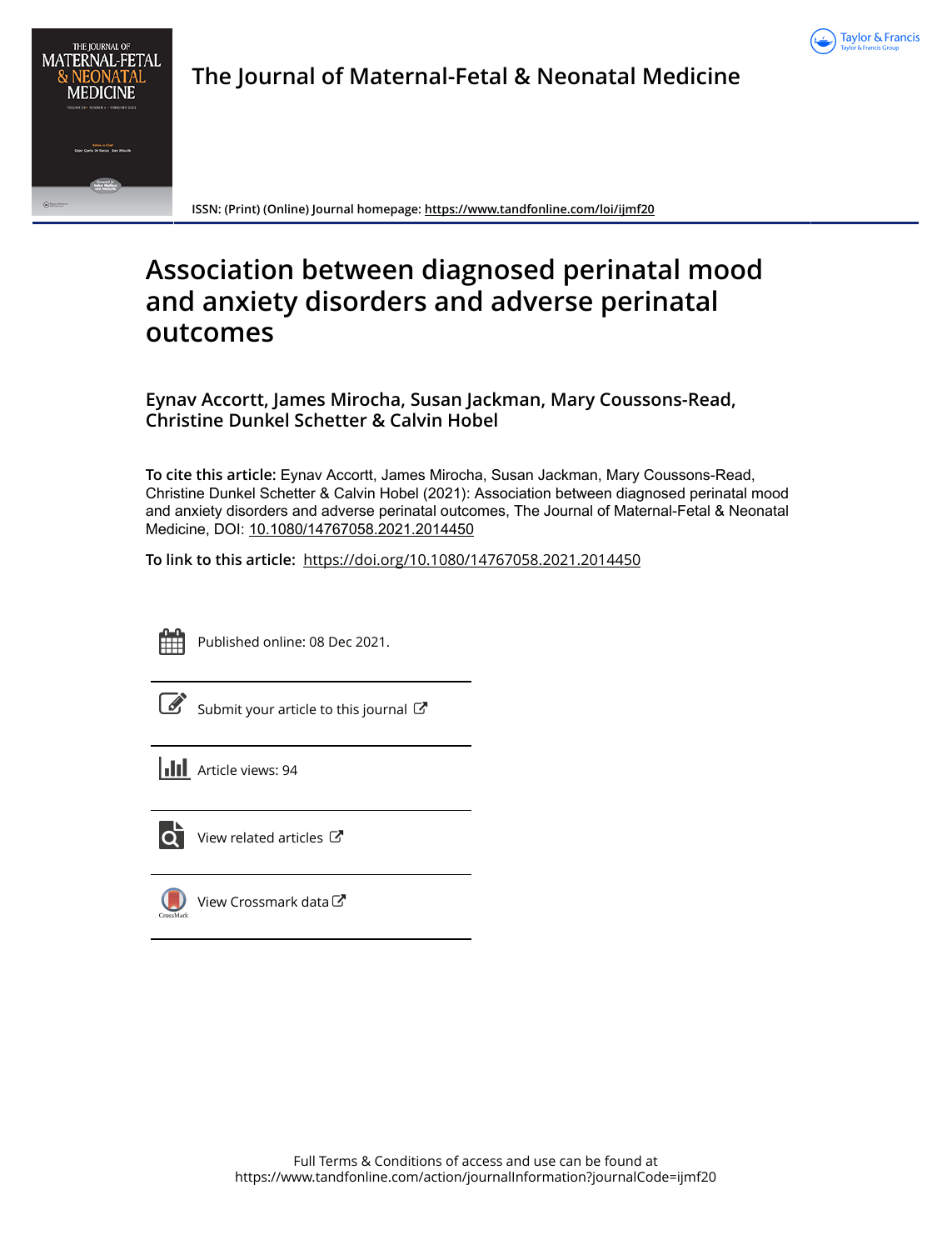#### <span id="page-1-0"></span>SHORT REPORT

Check for updates

Tavlor & Francis Taylor & Francis Group

## Association between diagnosed perinatal mood and anxiety disorders and adverse perinatal outcomes

Eynav Accortt<sup>a</sup>, James Mirocha<sup>b</sup>, Susan Jackman<sup>a</sup>, Mary Coussons-Read<sup>c</sup>, Christine Dunkel Schetter<sup>d</sup> and Calvin Hobel<sup>a</sup>

<sup>a</sup>Department of Obstetrics and Gynecology, Cedars-Sinai Medical Center, Los Angeles, CA, USA; <sup>b</sup>Cedars-Sinai Biostatistics Core, Research Institute, Clinical and Translational Science Institute (CTSI), Clinical and Translational Research Center (CTRC), Los Angeles, CA, USA; <sup>c</sup>Department of Psychology, University of Colorado, Colorado Springs, CO, USA; <sup>d</sup>Department of Psychology, University of California, Los Angeles, CA, USA

#### **ABSTRACT**

Purpose: To determine whether a diagnosis of a perinatal mood and anxiety disorder (PMAD) is associated with adverse perinatal outcomes.

Methods: Mental health symptom screening and diagnostic data from 82 women with single gestation in the Healthy Babies Before Birth study conducted from 2013 to 2018 were obtained by clinic interview. If a woman scored over 10 on the Patient Health Questionnaire (PHQ-9) or endorsed the suicidality item; or scored over 7 on the Overall Anxiety Severity and Impairment Scale (OASIS), a Structured Clinical Interview for DSM-IV (SCID) Axis I Disorders was administered. An adverse perinatal outcome was operationalized as a diagnosis of gestational diabetes mellitus, intrauterine growth restriction, preeclampsia, chorioamnionitis, hemorrhage, fetal death, preterm birth, or a low birthweight baby, and abstracted from the medical records.

**Results:** Women were between 22.0 and 45.0 years old (Mean age  $= 33.1 \pm 4.3$ ). Mean BMI was 24.7 ± 5.6 (Range 16.8 to 47.1). Nineteen percent (16) of the 82 women had a SCID diagnosis of a PMAD. Thirty-seven percent (30) had a diagnosed adverse perinatal outcome. Multiple logistic regression was conducted with these predictors: SCID diagnosis of a PMAD, maternal age, BMI. All predictors were significant with respective odds ratios as follows:  $OR = 3.58, 95\%$  CI 1.03–12.44,  $p = .045$ ; OR = 2.30, 95% CI 1.21–4.38,  $p = .011$ ; OR = 1.69, 95% CI 1.06–2.69,  $p = .027$ .

Conclusions: A PMAD diagnosis was associated with 3.5 times higher odds of having an adverse perinatal outcome. For every 5 years a woman aged or every five units her BMI increased her odds of having an adverse perinatal outcome increased. Older age and increased BMI are well established adverse perinatal outcome risk factors. These results suggest that mental illness risk should also be consistently assessed in obstetric settings.

#### **ARTICLE HISTORY**

Received 10 August 2021 Revised 23 November 2021 Accepted 1 December 2021

#### **KEYWORDS**

Perinatal mood and anxiety disorders; prenatal depression; postpartum depression; adverse perinatal outcomes

#### **Introduction**

Approximately 20% of women experience perinatal mood and anxiety disorders (PMADs), which encompass a range of mental health disorders that occur during pregnancy and up to one year postpartum [1–[3\]](#page-5-0). Depression and anxiety during pregnancy have been associated with poor maternal health behaviors [[4\]](#page-5-0) and risk of postpartum depression. Postpartum depression occurs in 10% of mothers and has longlasting implications for maternal well-being [[5\]](#page-5-0). Indeed, suicide is in the same class as bleeding and high blood pressure as a leading cause of death during pregnancy and the first year postpartum [[6\]](#page-5-0). PMADs have significant consequences for the mother, infant and family [\[7,8](#page-5-0)] and are heavily stigmatized and often overlooked. Fifty percent of all women with PMADs are never identified though they are treatable once identified [[3\]](#page-5-0).

Prenatal depression and anxiety are also associated with increased risk for adverse pregnancy outcomes (APO), including preterm birth (<37 weeks gestation) and low birth weight  $(<2500 \text{ g})$ , affecting approximately 10% and 8.3% of US pregnancies, respectively [[9,10\]](#page-5-0). These pregnancy outcomes are among the leading causes of neonatal death [[11](#page-5-0)] and have longterm implications for child development [[12](#page-5-0)]. They have also been associated with long-term mental illness [\[13,14\]](#page-5-0) and are costly on a societal level, resulting

CONTACT Eynav Accortt Eynav.accortt@cshs.org Department of Obstetrics and Gynecology, Cedars-Sinai Medical Center, 8635 West 3rd Street, 280 West Tower, Los Angeles, CA 90048, USA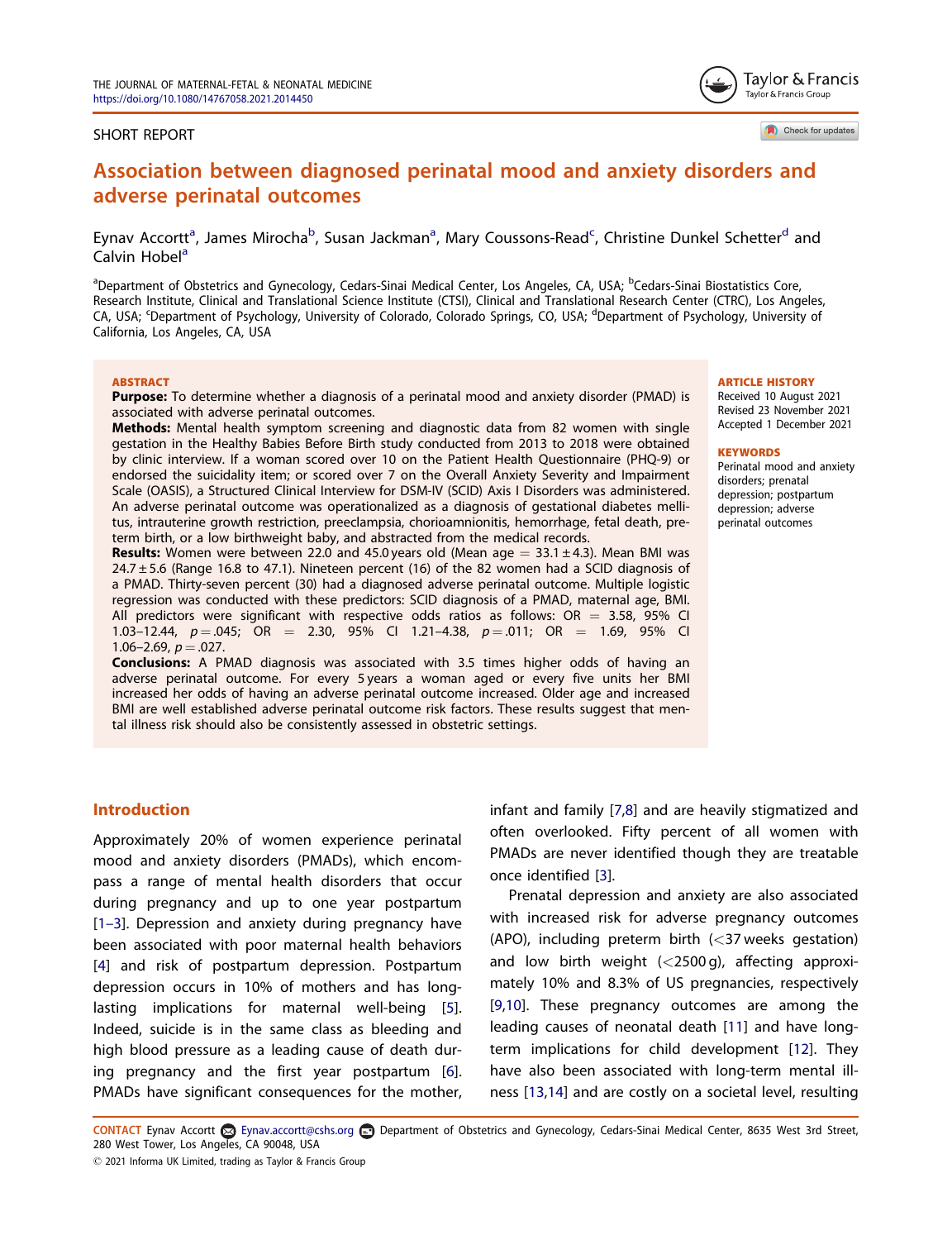<span id="page-2-0"></span>

Figure 1. Study timeline.

in millions of dollars in healthcare costs and losses in earning potential [[15\]](#page-5-0). Therefore, understanding the factors associated with risk for APO are a major research priority. The purpose of this study was to test whether a diagnosed PMAD is associated with APOs defined here as gestational diabetes mellitus, intrauterine growth restriction preeclampsia, chorioamnionitis, hemorrhage, fetal death, preterm birth, or a low birth weight baby. Previous research has used screening tools or medical record data on antidepressant use to identify women at-risk for PMADs. To our knowledge, this is one of the first studies to diagnose PMADs using the Structured Clinical Interview for DSM-V (SCID).

## Methods

## **Participants**

The present study includes demographic, mental health screening and diagnostic data from 82 women in the Healthy Babies Before Birth (HB3) study between 2013 and 2017 (Figure 1). Inclusion criteria were 18 years of age or older and singleton pregnancies up to 12 weeks gestation. Exclusion criteria were HIV-positive status, current smoking, substance abuse or medications that could affect inflammatory

processes. Study data were collected and managed using REDCap electronic data capture tool [\[16\]](#page-5-0).

## **Procedures**

Participants were recruited in clinics and private practices in a major urban medical center through direct patient contact and brochures (designated timepoint T0). Written informed consent was obtained. Upon enrollment, participants were screened for anxiety symptoms with the Overall Anxiety Severity and Impairment Scale (OASIS) and for depression symptoms with the Patient Health Questionnaire-9 (PHQ-9) [[17,18](#page-5-0)]. If they scored greater than 10 on the PHQ-9 (excluding the item endorsing fatigue) or above 7 on the OASIS, then a trained Master's level clinical researcher conducted the Structured Clinical Interview for DSM-V (SCID) [[19](#page-5-0)] to determine whether there was an Axis I mood or anxiety disorder diagnosis (designated timepoint T1). Efforts were made to overrecruit women with anxiety and depressive symptoms. For the current study, associations between PMAD diagnosis were examined using data from first trimester (T1) and 4–8 weeks postpartum (designated timepoint P1) visits.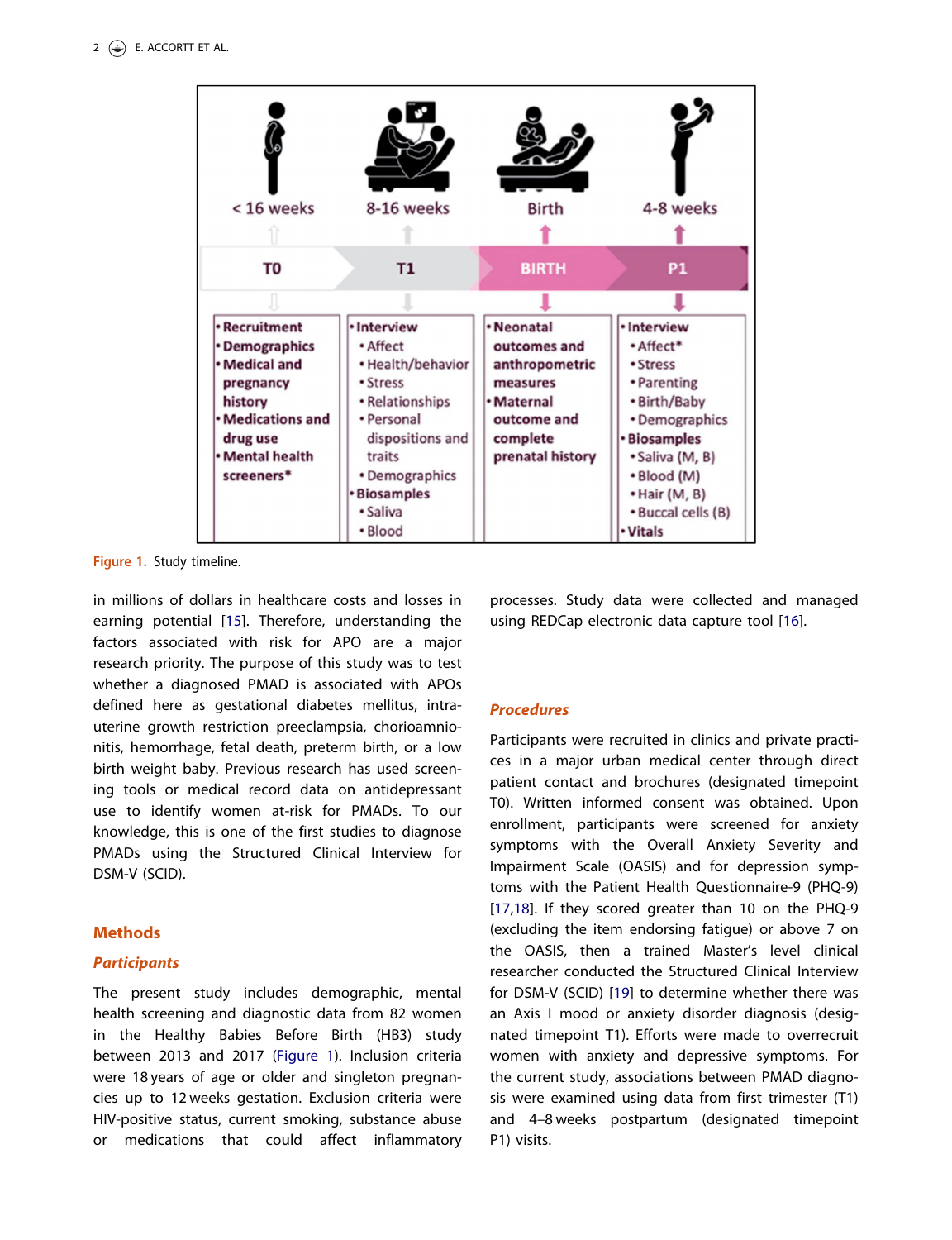|                                                               | $APO +$          | APO -            |                   |  |
|---------------------------------------------------------------|------------------|------------------|-------------------|--|
|                                                               | $N = 30(37%)$    | $N = 52(63%)$    | p-value           |  |
| Maternal Age                                                  | $34.53 \pm 4.71$ | $32.35 \pm 3.95$ | .027              |  |
| T1 BMI (kg/ $m^2$ ) <sup>a</sup>                              | $26.73 \pm 7.23$ | $24.18 \pm 4.22$ | .05               |  |
| P3 BMI $(kg/m2)b$                                             | $25.78 \pm 7.13$ | $23.23 \pm 4.06$ | .046              |  |
| Race                                                          |                  |                  | .330              |  |
| White                                                         | 22 (73%)         | 39 (75%)         |                   |  |
| Black                                                         | 4 (13%)          | 2(4%)            |                   |  |
| Asian                                                         | 2(7%)            | 8 (15%)          |                   |  |
| Multiracial                                                   | 2(7%)            | 3(6%)            |                   |  |
| Ethnicity - Hispanic <sup>c</sup>                             | 21 (70%)         | 38 (73%)         | .820              |  |
| <b>Education</b>                                              | $17.2 \pm 2.9$   | $17.4 \pm 2.3$   | .650              |  |
| Parity $= 0$                                                  | 22 (73%)         | 31 (60%)         | .530 <sup>d</sup> |  |
| PHO-9 total score                                             | $5.10 \pm 2.78$  | $4.62 \pm 3.61$  | .530              |  |
| <b>OASIS</b> total score                                      | $5.17 \pm 3.59$  | $3.13 \pm 2.68$  | .005              |  |
| <b>SCID Diagnosis of PMAD</b>                                 | $9(30\%)$        | 7(13%)           | .086              |  |
| Mental Illness Diagnosis abstracted from chart <sup>a</sup>   | 8(29%)           | 5(10%)           | .054              |  |
| History of Antidepressants abstracted from chart <sup>e</sup> | 2(4%)            | 5 (17%)          | .096              |  |

<span id="page-3-0"></span>Table 1. Demographic, medical and psychosocial data for the 82 women in the final sample dichotomized by Adverse Perinatal Outcome (APO) status.

<sup>a</sup>T1 BMI was measured between 8-16 weeks gestation,  $N = 79$  total.<br>**bp3 BMI was measured around 1 year postpartum** Oply  $N = 49/52$  b

 $^{b}P3$  BMI was measured around 1 year postpartum. Only  $N = 49/52$  had BMI data in the APO– category.

Hispanic ethnicity was selected by some participants in addition to the racial designations therefore our total does not equal 100%.

<sup>d</sup>Mental Illness diagnoses included an anxiety disorder a depressive disorder or both. Current data were available for  $N = 13$ . Past diagnoses data were available for  $N = 3$  and data were missing for  $N = 66$  women.

<sup>e</sup> Antidepressant medication data were available for  $N = 80$ , data were missing for 2 women.

Wilcoxon Test P for Parity, all other variables calculated via T-tests or Chi Square.

#### Measures

The PHQ-9 [[18](#page-5-0)] is an instrument for screening, monitoring and measuring the severity of depression symptoms. The diagnostic validity of the PHQ-9 has been established in studies involving primary care and obstetrical clinics. In previous studies, scores of  $\geq$ 10 had a sensitivity of 88% and a specificity of 88% for major depression.

The OASIS [[17](#page-5-0)] is a 5-item measure that assesses frequency and severity of anxiety symptoms, behavioral avoidance and functional impairment. The OASIS instructions ask the patient to consider a variety of experiences such as panic attacks, worries and flashbacks and is therefore potentially applicable to any anxiety disorder.

#### Outcome variables

Adverse perinatal outcome or APO diagnoses were abstracted from the medical record (timepoint designated Birth) and operationalized as one or more of these conditions: gestational diabetes mellitus, intrauterine growth restriction, preeclampsia, chorioamnionitis, hemorrhage, fetal death, preterm birth, or a low birth weight baby.

#### **Covariates**

Maternal age and BMI were included as covariates and were collected at study entry. Height was measured at T1 (8–16 weeks gestation) and weight was calculated at T1 and P1 (4–8 weeks postpartum). BMI (kg/m<sup>2</sup>) was calculated by taking weight (kg) and dividing by height squared  $(m<sup>2</sup>)$ .

#### Analytic strategy

Multiple logistic regression models predicting APO diagnosis were performed with the following predictors: SCID diagnosis of a PMAD, age and BMI at two time points. Adjusted odds ratios (OR) and their 95% confidence intervals (CI) were reported. A two-sided 0.05 significance level was used throughout. SAS version 9.4 (SAS Institute, Cary, NC, USA) was used for statistical calculations.

## Results

Complete descriptive data for the sample of 82 women are in Table 1. Data were missing for 30 women on one or more key variables; APO, BMI, age and/or SCID diagnosis of a PMAD. Thus, we compared these variables in the 82 women in the sample to the 30 women and found no significant differences. Women in the final sample ranged from 22.0 to 45.0 years old  $(M = 33.1 \pm 4.3)$  and their BMI ranged from 16.8 to 47.1 ( $M = 24.7 \pm 5.6$ ). Approximately 74% were White, 72% were Hispanic, 12% were Asian, 7% were Black, and 6% identified as mixed race. Approximately 65% were primiparous. Nineteen percent (16) had a current SCID diagnosis of a PMAD.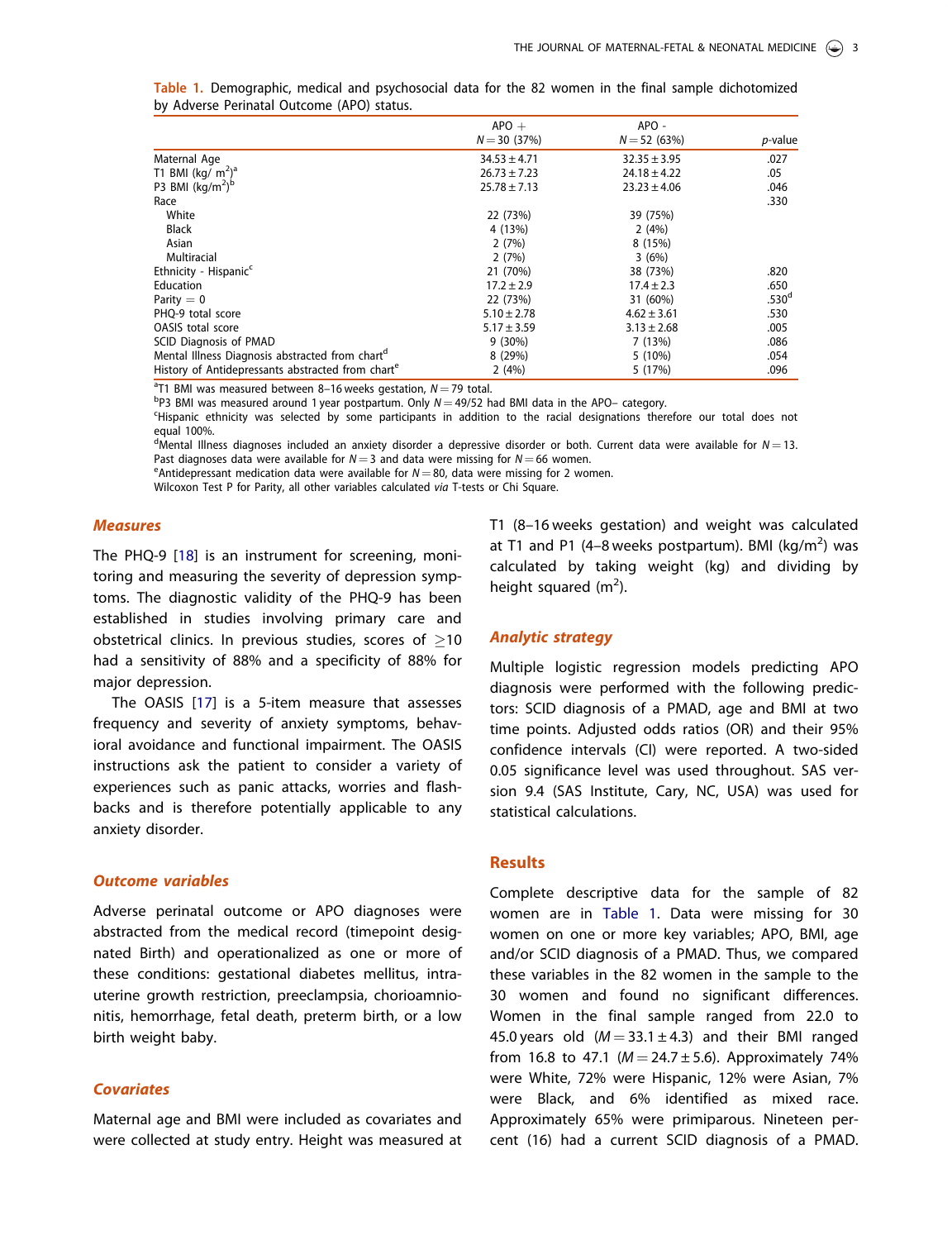<span id="page-4-0"></span>Table 2. Thirteen women had more than one adverse perinatal outcome.

| Participant | GDM | <b>IUGR</b> | <b>PE</b>  | <b>CHR</b> | PTB        | <b>LBW</b> | GA (wks) | BW (g) |
|-------------|-----|-------------|------------|------------|------------|------------|----------|--------|
| 1           |     |             | <b>YES</b> |            | <b>YES</b> |            | 34       | 2730   |
| 2           |     | <b>YES</b>  | <b>YES</b> |            |            |            | 39       | 2722   |
| 3           | YES |             |            | YES        |            |            | 38       | 2920   |
| 4           | YES | YES         |            |            |            |            | 40       | 3031   |
| 5           | YES |             | <b>YES</b> |            |            |            | 39       | 3615   |
| 6           |     | <b>YES</b>  |            |            | <b>YES</b> | <b>YES</b> | 32       | 1086   |
| 7           | YES |             | <b>YES</b> |            |            |            | 38       | 3785   |
| 8           |     | <b>YES</b>  |            | YES        |            |            | 42       | 3025   |
| 9           |     | YES         | YES        | YES        |            |            | 41       | 3030   |
| 10          |     |             | <b>YES</b> | YES        |            |            | 39       | 3010   |
| 11          |     | YES         |            | YES        |            |            | 38       | 2645   |
| 12          |     | <b>YES</b>  | YES        | YES        |            | YES        | 37       | 1845   |
| 13          |     |             | YES        | YES        |            |            | 39       | 4085   |

BW: Birth weight; CHR: chorioamnionitis; GA: gestational age; GDM: gestational diabetes mellitus; IUGR: intrauterine growth restriction; LBW: low birth weight; PE: preeclampsia; PTB: preterm birth.

Nine were diagnosed at T0 and the other seven individuals were diagnosed at P1. To compare to methods of previous studies, medical records were reviewed for mental illness diagnoses. Thirteen women had a diagnosis of a depressive disorder, anxiety disorder or both, abstracted from the medical record. It is unclear whether these are current diagnoses; however, three women were not included in the 13 since the labels, "past," "history of" and "in college" were included in the medical record [\(Table 1](#page-3-0)). Thirty of the 82 women had one or more APO (37%) and 13 of the 30 women had 2 or more APO (43%), (Table 2).

Multiple logistic regression results showed that all three predictors were associated with APO; PMAD diagnosis OR 3.58, 95% CI 1.03-12.44,  $p = .045$ ; Age (for an increase of 5 years) OR 2.30, 95% CI 1.21–4.38,  $p = .011$ ; postpartum BMI (for an increase of 5 units) OR 1.69, 95% CI 1.06-2.69,  $p = .027$ . When re-analyzed using prenatal BMI measured at T1, results remained significant for all three predictor variables; PMAD diagnosis OR 3.59, 95% CI 1.00-12.87,  $p = .049$ ; Age OR 2.41, 95% CI 1.24-4.67,  $p = .009$ ; BMI at T1 OR 1.76, 95% CI 1.08-2.87,  $p = .024$ . Women with a SCID diagnosis of a PMAD had 3.58 times the odds of developing an adverse outcome compared to those without a SCID diagnosis of a PMAD. A five-year increase in age was associated with 2.30 times the odds of an adverse outcome (130% increase in the odds of an APO). A five unit increase in BMI was associated with 1.69 times the odds of an adverse outcome (69% increase).

#### **Discussion**

Older age and increased BMI are well-established risk factors for perinatal adversities and are always assessed clinically. These results suggest that PMAD risk should also be consistently assessed clinically in obstetric settings. Ideally, women would be identified and connected to mental health care as early as possible to minimize the negative emotional and physiological effects of the disease [\[1\]](#page-5-0). These findings are in line with much of the extant literature, although there are some notable differences. Specifically, Boukakiou et al. reported that an episode of mental illness during pregnancy was linked to low birth weight and NICU hospitalizations in 1439 mother–baby pairs. Their population included women hospitalized with severe mental illnesses [\[20](#page-5-0)]. Our sample is more generalizable to the birthing population. McKee and colleagues reported that from 39,025,974 deliveries, the incidence of preterm birth was higher among women with PMAD and serious mental illness compared to those without either condition [[21\]](#page-5-0). Women with PMADs also had higher mean delivery-related costs. Both of these studies used medical record data to identify women with PMAD [[20,21\]](#page-5-0).

#### Strengths, limitations and future directions

The main strength of the present study was that that PMAD diagnoses were obtained using structured diagnostic interviews, as opposed to screening tools or medical record data on antidepressant use, which provides higher confidence that women currently met criteria for the disorders. Interestingly we were able to compare our real-time diagnosis (no missing data) with mental illness diagnosis data abstracted from the medical record. Only nine of the 13 women with medical record diagnoses met criteria for a mood or anxiety disorder in the perinatal period (based on our SCID diagnosis of PMAD). Therefore, the strength of our study is clearly the confirmation of current disease that one cannot conclude from the medical record. Our population was small and only somewhat racially diverse and did not smoke or abuse drugs and alcohol, unlike prior studies where women were hospitalized, and/or had more severe symptoms, higher levels of medication and tobacco and alcohol use that could complicate results. Future work will focus on the inflammatory mechanisms involved as well as associations with future cardiovascular disease. Findings highlight the increasing importance of addressing perinatal mental health conditions to prevent adverse obstetric outcomes.

#### Disclosure statement

No potential conflict of interest was reported by the author(s).